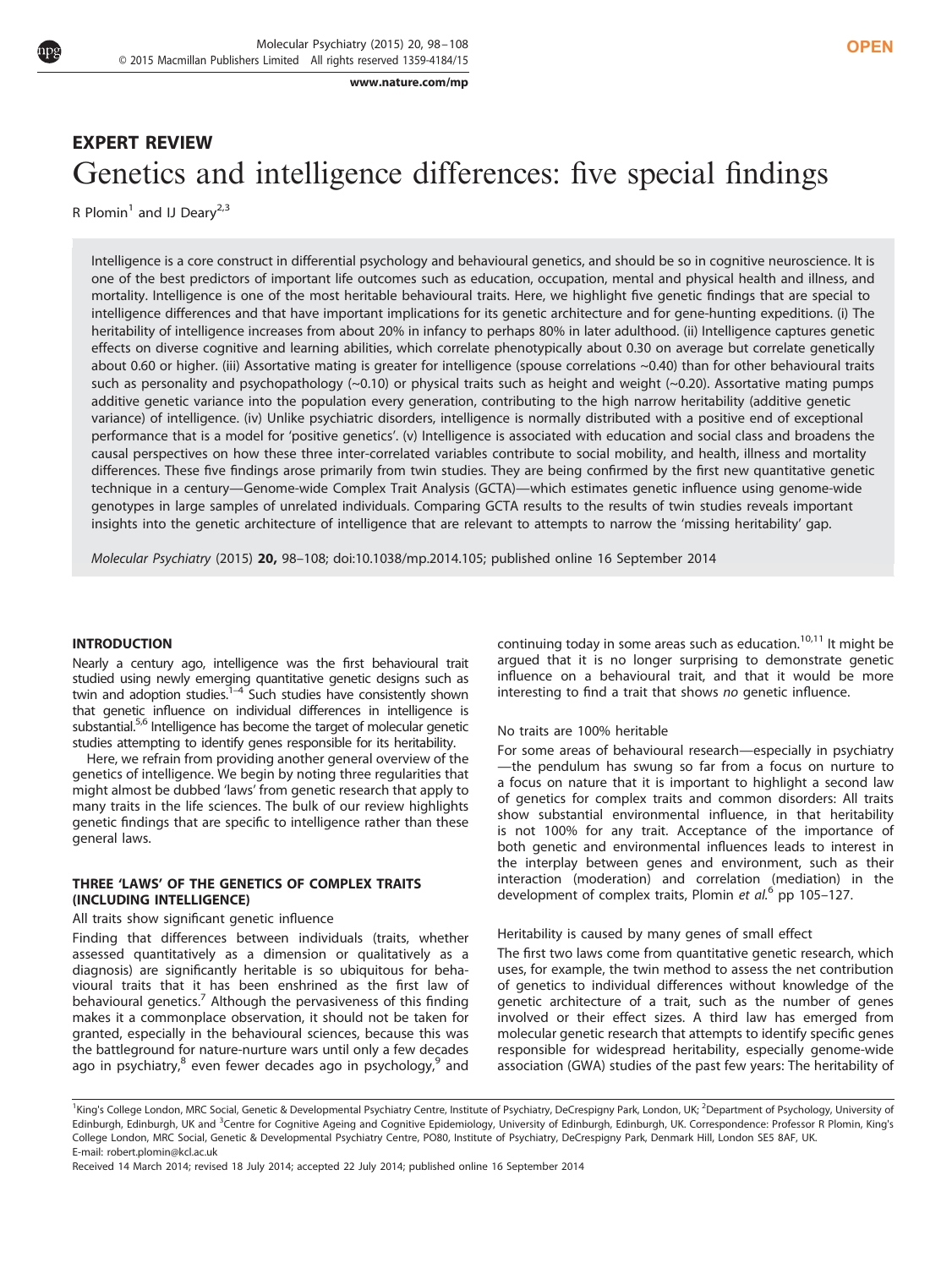traits is caused by many genes of small effect.<sup>[12](#page-8-0)</sup> This was the premise of quantitative genetic theory set out nearly a century  $aqo<sub>13</sub>$  $aqo<sub>13</sub>$  $aqo<sub>13</sub>$  but quantitative genetic methods themselves could not shine much light on the distribution of the effect sizes of genes in the population. For decades, the failure of linkage analyses to identify replicable linkages to chromosomal regions could be interpreted as support for this hypothesis because linkage has little power to detect small effect sizes. However, GWA studies have made it clear that the largest effect sizes of associations are very small indeed. For example, we are aware of almost no replicated genetic associations that account for more than 1 per cent of the population variance of quantitative traits such as height and weight. Because GWA studies have adequate power to detect such effect sizes, we can conclude that there are no larger effect sizes, at least for the common single-nucleotide variants that have been used in such studies to date. If the largest effect sizes are so small, the smallest effect sizes must be infinitesimal, which means that such associations will be difficult to detect and even more difficult to replicate. For example, the largest GWA study of intelligence differences, which included nearly 18 000 children, found no genome-wide significant associations. The largest effect sizes accounted for 0.2% of the variance of intelligence scores.[14](#page-8-0) Another recent GWA study of a sample of 1500 children reported an association that accounted for 0.5% of the variance of intelligence scores, $15$  but this association showed no effect in the study of 18 000 children ( $P = 0.73$ ; Benyamin B, personal communication). A GWA of educational attainment which correlates moderately with intelligence—included more than 125 000 individuals; the DNA variant with the largest effect size accounted for 1% of the variance in years of education but the variance explained was only 0.02% in a replication sample.<sup>[16](#page-8-0)</sup> 'Missing heritability' is the catch-phrase to describe the great gulf between heritability and the variance explained by associations with specific DNA variants.

Rather than reviewing evidence for these general laws in relation to intelligence, our review focuses on five findings from genetic research that are specific to intelligence. Because of the controversy and confusion that continues to surround intelligence, especially in the media and the general science literature, $11$  we begin by briefly discussing the definition, measurement and importance of intelligence.

## WHAT IS INTELLIGENCE AND WHY IS IT IMPORTANT?

Although there are many types of cognitive ability tests of individual differences, they almost all correlate substantially and positively; people with higher ability on one cognitive task tend to have higher ability on all of the others. Intelligence (more precisely, general cognitive ability or g, as discovered and defined by Spearman in  $1904^{17}$  $1904^{17}$  $1904^{17}$ ) indexes this covariance, which accounts for about 40 per cent of the total variance when a battery of diverse cognitive tests is administered to a sample with a good range of cognitive ability.<sup>[18](#page-8-0),[19](#page-8-0)</sup> As long as a battery of cognitive tests is diverse and reliable, a general 'factor' (often represented by the first unrotated principal component, which is not strictly a factor, but that is the terminology that is often used) indexing intelligence differences will emerge and correlate highly with such factors derived from other batteries using wholly different<br>cognitive tests.<sup>20</sup> The general intelligence component (factor) is a universally found statistical regularity, which means that some have tried to provide an epithet for what it might capture. According to one view, the core of this general intelligence factor is 'the ability to reason, plan, solve problems, think abstractly, comprehend complex ideas, learn quickly, and learn from experience' (Gottfredson et  $al.^{21}$  $al.^{21}$  $al.^{21}$  p.13; see also Deary<sup>[22](#page-8-0)</sup>). Intelligence is at the pinnacle of the hierarchical model of cognitive abilities that includes a middle level of group factors, such as the cognitive domains of verbal and spatial abilities and memory, and



a third level of specific tests and their associated narrow cognitive skills.<sup>[18,23](#page-8-0)</sup>

Intelligence is important scientifically and socially. Because intelligence represents individual differences in brain processes working in concert to solve problems, it is [centra](#page-8-0)l to systems approaches to brain structure and function, $24-26$  and to the conceptualisation of how diverse cognitive abilities decline with age.<sup>27</sup> It is also one of the most stable behavioural traits, vielding a correlation of 0.63 in a study of people tested at age 11 and then again at age 79.<sup>28</sup> Socially, intelligence is one of the best predictors of key outcomes such as education and occupational status.<sup>[29](#page-8-0)</sup> People with higher intelligence tend to have better mental and physical health and fewer illnesses throughout the life course, and longer lives.<sup>[22,30](#page-8-0)</sup>

The rest of this review describes five genetic findings that are special to intelligence differences: dramatic increases in heritability during the life course, high genetic correlations among diverse cognitive abilities, high assortative mating, the positive genetics of high intelligence and the impact of intelligence on 'social epidemiology'. Most of these findings are not new,<sup>[31](#page-8-0)</sup> but highlighting these findings as special for intelligence is novel. Moreover, support for these findings has increased in recent years from traditional quantitative genetic research using the twin design that compares identical and fraternal twins, and, importantly, from a new quantitative genetic method that uses DNA alone to estimate overall genetic influence in large samples of unrelated individuals. This method, which [we w](#page-8-0)ill refer to as Genome-wide Complex Trait Analysis (GCTA),<sup>32–35</sup> is the first new human quantitative genetic method in a century, and is described in Box 1.

Heritability increases dramatically from infancy through adulthood despite genetic stability

It would be reasonable to assume that as we go through life, experiences—Shakespeare's 'whips and scorns of time'—have a cumulative effect on intelligence, perhaps overwhelming early genetic predispositions. However, for intelligence, heritability increases linearly, from (approximately) 20% in infancy to 40% in adolescence, and to 60% in adulthood. Some evidence suggests that heritability might increase to as much as 80% in later adulthood $^{47}$  $^{47}$  $^{47}$  but then decline to about 60% after age 80. $^{48}$  $^{48}$  $^{48}$ 

Most genetic research has been consistent with this dramatic increase in heritability for intelligence in the early human life course. [Figure 1](#page-2-0) shows the results of the first study to demonstrate significant increases in heritability in cross-sectional analyses of 11 000 twin pairs from childhood (~40%) to adolescence (~50%) to young adulthood (~60%).<sup>[49](#page-9-0)</sup> The non-overlapping standard errors across the three ages indicate that the increases in heritabilities are significant. Although these findings have been criticised because they rely on cross-sectional comparisons (Mackintosh<sup>[50](#page-9-0)</sup> p. 278), similar results showing increases in heritability have been found in longitudinal adoption studies<sup>[51,52](#page-9-0)</sup> as well as in long-itudinal twin studies from early to middle childhood<sup>[53,54](#page-9-0)</sup> and from middle childhood to adolescence.<sup>[55](#page-9-0)</sup> Although GCTA can be used to test this finding of increasing heritability across development, the first two attempts to do so using longitudinal data did not have sufficient power to detect the hypothesised age differences in GCTA heritability. One study reported an increase in GCTA heritability of intelligence from 0.26 (0.17 standard error) at age 7 to 0.45 (0.14) at age  $12^{56}$  $12^{56}$  $12^{56}$  Another study reported a decrease in GCTA heritability from 0.48 (0.18) at age 11 to 0.28 (0.18) in old age.<sup>46</sup> Given the differences in the ages tested in these latter two studies, they are not directly comparable. As indicated by the large standard errors, larger longitudinal studies are needed.

Why does the heritability of intelligence increase so dramatically from childhood to adulthood, as seen in twin studies? A clear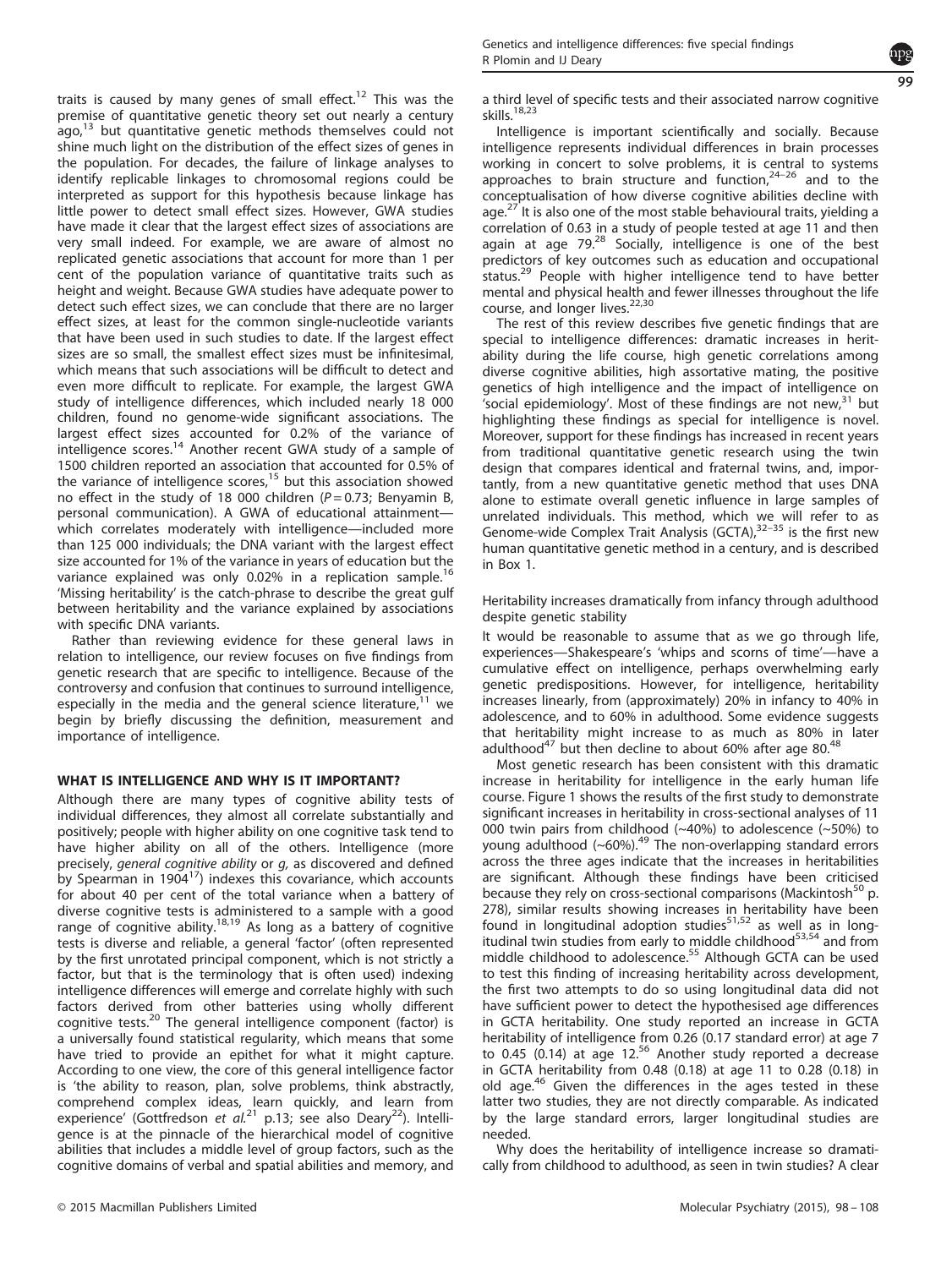<span id="page-2-0"></span>

## Box 1 The first new quantitative genetic method in a century: Genome-wide Complex Trait Analysis (GCTA)

A new method for estimating genetic influence using DNA is a welcome addition to the armamentarium of quantitative genetics. The significance of the method is that it can estimate the net effect of genetic influence using DNA of unrelated individuals rather than relying on familial resemblance in groups of special family members such as monozygotic and dizygotic twins who differ in genetic relatedness. The method is often called GCTA, although its developers refer to it as Genomic-Relatedness-Matrix Restricted Maximum<br>Likelihood.<sup>32–[35](#page-8-0)</sup> Other methods<sup>[36](#page-8-0)</sup> and modifications<sup>[37](#page-8-0),[38](#page-8-0)</sup> are also emerging.<sup>[39,40](#page-8-0)</sup>

Like other quantitative genetic designs such as the twin design, GCTA uses genetic similarity to predict phenotypic similarity. However, instead of using genetic similarity from groups differing markedly in genetic similarity such as monozygotic and dizygotic twins, GCTA uses genetic similarity for each pair of unrelated individuals based on that pair's overall similarity across hundreds of thousands of single nucleotide polymorphisms (SNPs) for thousands of individuals; each pair's genetic similarity is then used to predict their phenotypic similarity. Even remotely related pairs of individuals (genetic similarity greater than 0.025, which represents fifth-degree relatives) are excluded so that chance genetic similarity is used as a random effect in a linear mixed model. The power of the method comes from comparing not just two groups like monozygotic and dizygotic twins, but from the millions of pair-by-pair comparisons in samples of thousands of individuals. In contrast to the twin design, which only requires a few hundred pairs of twins to estimate moderate heritability, GCTA requires samples of thousands of individuals because the method attempts to extract a small signal of genetic similarity from the noise of hundreds of thousands of SNPs. A handy power calculator is available, which underlines the large samples needed for GCTA (http://spark.rstudio.com/ctgg/gctaPower/).

GCTA detects only those genetic effects tagged by the common SNPs (allele frequencies typically much greater than 1%) that have until recently been incorporated in commercially available DNA arrays used in GWA studies. This limitation is changing as exome arrays became available in 2013 that included rare SNPs in or near exomes (http://res.illumina.com/documents/products/ datasheets/datasheet\_human\_core\_exome\_beadchip.pdf); the limitation will be lifted as whole-genome sequencing is more widely used. In addition, GCTA is limited to detecting the additive effects of SNPs; it cannot detect gene–gene or gene–environment interaction. Thus, GCTA heritability represents the upper limit for detection of SNP associations in GWA studies, which, like GCTA, are limited to detecting additive effects of common SNPs. Conversely, GCTA heritability represents the lower limit for heritability estimated in twin studies because twin studies can detect genetic influence due to DNA variants of any kind. In this way, the comparison between GCTA and twin study estimates of heritability reveals fundamental information about the genetic architecture of complex traits, including intelligence.

Similar to other complex traits, GCTA heritability estimates for intelligence are about half the heritability estimates from twin studies.<sup>[6](#page-8-0),[41](#page-8-0)</sup> This finding suggests that despite the modest yield so far from GWA studies of intelligence,<sup>[14](#page-8-0)</sup> with sufficiently large samples, it should in theory be possible to detect as much as half the heritability with the additive effects tagged by the common SNPs on currently available DNA arrays. The missing heritability gap between GCTA and twin studies is likely to be filled in part by less common DNA variants which will be detected as whole-genome sequencing comes on line.<sup>[42](#page-8-0)</sup>

The value of GCTA has been greatly increased by extending it beyond the univariate analysis of the variance of a single trait to the bivariate analysis of the covariance between two traits or the 'same' trait at two ages;<sup>[43,44](#page-8-0)</sup> a recent approach is multivariate rather than just bivariate.<sup>[45](#page-8-0)</sup> Bivariate GCTA was first applied to intelligence, yielding a high genetic correlation between intelligence scores in childhood and old age, $46$  as described in the text along with other examples of bivariate GCTA.



Figure 1. A meta-analysis of 11 000 pairs of twins shows that the heritability of intelligence increases significantly from childhood (age 9) to adolescence (age 12) and to young adulthood (age 17). (Adapted from Haworth et al.<sup>[49](#page-9-0)</sup>).

yet apparently contradictory finding constrains possible answers to this question. Despite this great increase in heritability, the same genes affect intelligence from age to age. For example, a recent twin study reported a genetic correlation of 0.75 (standard error = 0.08) from age 7 to age 12, despite increasing heritability from 0.36 (0.03) to 0.49 (0.04) and despite mean changes in brain structure and function from childhood to adolescence.<sup>[55](#page-9-0)</sup> GCTA analyses in the same study but using unrelated individuals yielded a highly similar genetic correlation of 0.73 (0.29) from age 7 to age 12. Most strikingly, a 60-year longitudinal study of intelligence, which was the first application of bivariate GCTA, yielded a genetic correlation of 0.62 (0.22) from age 11 to  $69<sup>4</sup>$ 

Thus, the question becomes, why does the heritability of intelligence increase during development despite strong genetic stability from age to age? That is, the same genes largely affect intelligence across the life course and yet genes account for more variance as time goes by. Increasing heritability despite genetic stability implies some contribution from what has been<br>called *genetic amplification.*<sup>[57](#page-9-0)</sup> This has recently been supported in a meta-analysis of 11 500 twin and sibling pairs with longitudinal data on intelligence that found that a genetic amplification model fit the data better than a model in which new genetic influences arise with time.<sup>58</sup> Genotype-environment correlation seems the most likely explanation in which small genetic differences are magnified as children select, modify and create environments correlated with their genetic propensities. This active model of selected environments—in contrast to the traditional model of imposed environments—offers a general paradigm for thinking about how genotypes become phenotypes.<sup>[59](#page-9-0)</sup>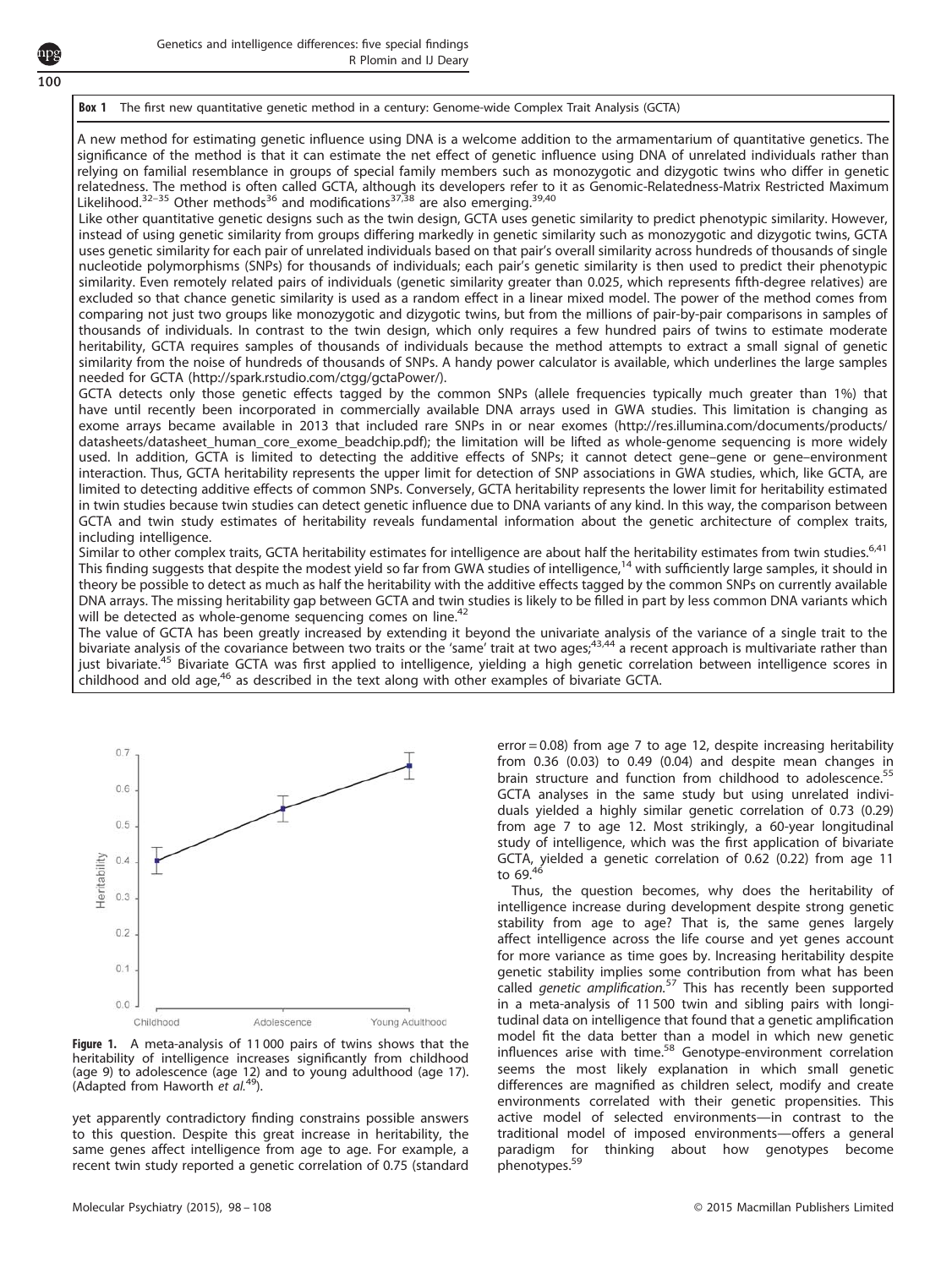101



Figure 2. Multivariate (common pathway) genetic analysis in which each latent variable is indexed by three or four tests and the twin method is used to estimate additive genetic (A), shared (common) environmental (C) and nonshared environmental (E) contributions to the variance and covariance among the latent variables. Squares represent measured traits; circles represent latent factors. The lower tier of arrows represents factor loadings; the second tier represents genetic and environmental path coefficients. The curved arrows at the top represent correlations between genetic and environmental latent factors, although only the genetic correlations are shown here. (From Davis et  $al^{62}$  $al^{62}$  $al^{62}$ ).

Intelligence indexes general genetic effects across diverse cognitive and learning abilities

Another special genetic feature of intelligence is that its differences are caused by genes that affect cognitive abilities as diverse as, for example, spatial ability, vocabulary, processing speed, executive function and memory. Most of the genetic action lies with these general (highly pleiotropic) effects, captured by intelligence, rather than effects specific to each ability, leading to a Generalist Genes Hypothesis.<sup>[60](#page-9-0)</sup> This is a surprising finding because very different neurocognitive processes appear to be involved in such cognitive abilities.<sup>[25](#page-8-0)</sup> Although these genetic correlations put intelligence at the pinnacle of the hierarchical model of cognitive abilities mentioned earlier, there is also genetic specificity that builds the genetic architecture for the rest of the hierarchical structure of group factors and specific tests.

In a meta-analysis of 322 studies, the average correlation among individual diverse cognitive tests is about 0.3.<sup>[18](#page-8-0)</sup> Genetic correlations among cognitive tests are typically greater than 0.6, indicating that the same genes are responsible for the heritabil-ities of these tests.<sup>[60](#page-9-0),[61](#page-9-0)</sup> Genetic correlations estimate the extent to which genetic effects on one trait are correlated with genetic effects on another trait independently of the heritabilities of the two traits. They can be thought about roughly as the probability that genes associated with one trait are also associated with the other trait. Genetic correlations are derived from the genetic analysis of covariance between traits using the same quantitative genetic methods used to analyse variance.<sup>[6](#page-8-0)</sup>

These general genetic effects permeate not only cognitive abilities such as spatial and vocabulary that are used as part of the assessment of intelligence but also extend to education-related learning abilities such as reading and arithmetic. Figure 2 shows the results of a multivariate genetic analysis of 14 tests that comprise four distinct test batteries—intelligence, reading, mathematics and language—for more than 5000 pairs of 12- year-old twins.<sup>[62](#page-9-0)</sup> The genetic correlations (and 95% confidence intervals) between intelligence and learning abilities are uniformly high: 0.88 (0.84–0.92) with reading, 0.86 (0.81–0.90) with mathematics and 0.91 with language (0.87–0.94). Weighting these genetic correlations by the heritabilities of the latent factors, it can be shown that about two-thirds of the phenotypic correlations between the factors can be explained genetically. One advantage of using such latent factors is that they exclude uncorrelated measurement error. As a result, these genetic correlations are higher than those found when uncorrected composite scores rather than latent factors are analysed: 0.66 (0.05 standard error) for reading, 0.73 (0.03) for mathematics and 0.80 (0.06) for language.<sup>63</sup>

The first attempts to use bivariate GCTA (see Box 1) to verify these twin findings support the hypothesis of general genetic effects on broad cognitive and learning ability-related differences. The GCTA estimates of genetic correlation (and standard error) between intelligence and learning abilities are highly similar to the twin study estimates just mentioned for composite scores uncorrected for error: 0.89 (0.26) for reading, 0.74 (0.15) for mathematics and 0.81 (0.15) for language, estimated from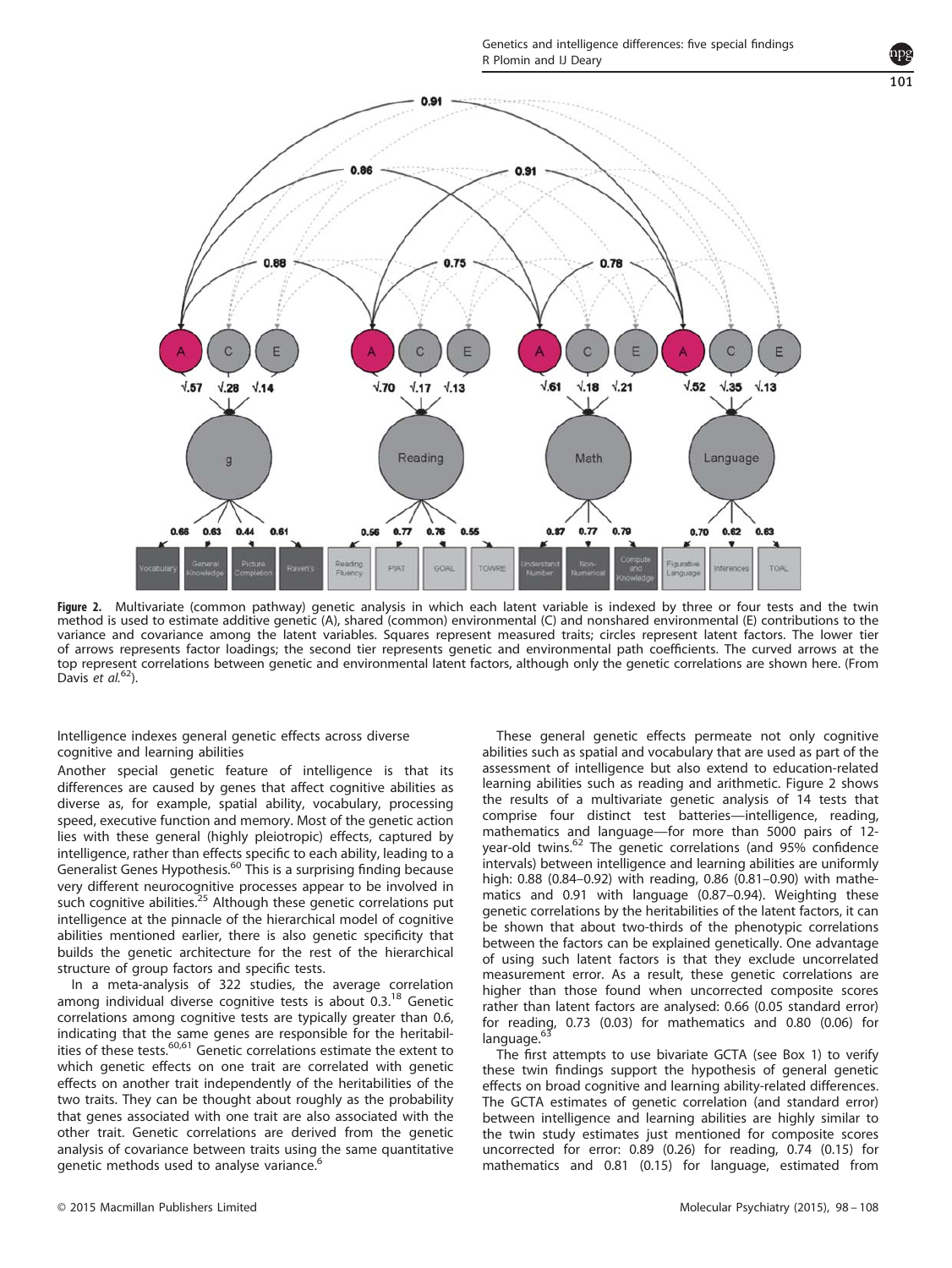unrelated individuals from the same sample.<sup>[63](#page-9-0)</sup> Within intelligence, the major group factors of verbal and nonverbal ability yielded a genetic correlation of 1.0 (0.32) in a bivariate GCTA in the same sample.<sup>64</sup> The high GCTA genetic correlation between verbal and nonverbal based on unrelated individuals supported the twin study estimate of 0.60 (0.09) in the same study.

An important feature of bivariate GCTA is that it yields genetic correlations similar to genetic correlations estimated from the twin method, even though heritabilities are considerably lower for GCTA than for twin estimates. In the study just mentioned, GCTA heritabilities were consistently lower than twin heritabilities: 0.35 vs 0.47 for intelligence, 0.16 vs 0.59 for reading, 0.32 vs 0.48 for mathematics and 0.35 vs 0.41 for language. As noted in Box 1, GCTA heritability estimates are limited to the additive effects tagged by the common single nucleotide polymorphisms (SNPs) used on DNA arrays (i.e., the direct effects of the SNPs on the array and those variants with which they are in linkage disequilibrium); GCTA heritability is lowered by imperfect tagging of causal SNPs. As a result, GCTA heritability estimates are typically about half the heritability estimates from twin studies. This 'missing GCTA heritability' is due in part to non-additive effects and the effects of rarer DNA variants. Why then are GCTA estimates of genetic correlation so similar to twin study estimates? The likely reason is that the GCTA estimate of the genetic correlation is derived from the ratio between genetic covariance and the genetic variances of the two traits. Because GCTA's underestimation of genetic influence applies to genetic covariance as well as to genetic variance, the ratio between genetic covariance and genetic variance cancels out this bias, leaving an unbiased GCTA estimate of genetic correlation.<sup>[63](#page-9-0)</sup>

This finding of strong genome-wide pleiotropy across diverse cognitive and learning abilities, indexed by general intelligence, is a major finding about the origins of individual differences in intelligence. Nonetheless, this finding seems to have had little impact in related fields such as cognitive neuroscience or experimental cognitive psychology. We suggest that part of the reason for this neglect is that these fields generally ignore individual differences.<sup>[65](#page-9-0),[66](#page-9-0)</sup> Another reason might be that the evidence for this finding rested largely on the twin design, for which there have always been concerns about some of its assumptions;<sup>[6](#page-8-0)</sup> we judge that this will change now that GCTA is beginning to confirm the twin results.

This finding of strong genome-wide pleiotropy across diverse cognitive and learning abilities is compatible with multiple neurocognitive models of causal pathways. The modularity model of cognitive neuroscience might suggest that genetic correlations among cognitive abilities are epiphenomenal in the sense that multiple genetically independent brain mechanisms could affect each ability, creating genetic correlations among abilities. However, the genetic principles of pleiotropy (each gene affects many traits) and polygenicity (many genes affect each trait) lead us to predict that generalist genes have their effects further upstream, creating genetic correlations among brain structures and functions, a prediction that supports a network view of brain structure and function.<sup>[25](#page-8-0),[67](#page-9-0)</sup>

In summary, multivariate genetic research—both from twin studies and GCTA—suggests that most of the genetic action is general across diverse cognitive abilities rather than specific to each ability. Intelligence is a good target for gene-hunting because it indexes these generalist genes.

Assortative mating is greater for intelligence than for other traits Although the phenotypic correlation between spouses, assortative mating, might seem an esoteric topic, it has important implications for the genetic architecture of intelligence. Assortative mating is far greater for intelligence than for most other traits. For example, assortative mating is about 0.20 for height $^{68}$  $^{68}$  $^{68}$  and for

weight,<sup>[69](#page-9-0)</sup> and about 0.10 for personality.<sup>[70](#page-9-0)</sup> For intelligence, assortative mating is about 0.40.<sup>[19,](#page-8-0)[71](#page-9-0)</sup> Moreover, verbal intelligence shows greater assortative mating (~0.50) than nonverbal intelligence (~0.30), perhaps because it is easier to gauge someone's verbal ability such as vocabulary than their nonverbal intelligence such as spatial ability. Assortative mating for intelligence is caused by initial selection of a mate (assortment) rather than by couples becoming more similar to each other after living together<br>(convergence).<sup>[72](#page-9-0),[73](#page-9-0)</sup> In part, spouses select each other for intelligence on the basis of education—spouses correlate about 0.60 for years of education<sup>[19](#page-8-0)</sup>—which correlates about 0.45 with intelligence.[50](#page-9-0) Assortative mating may be greater than it is for intelligence for a few other traits such as social attitudes, smoking and drinking, although these traits might be affected by convergence. It should also be noted that not all of the genetic variance for intelligence is additive. For example, dominance, which involves interaction among alleles at a locus, is indicated by research showing inbreeding depression for intelligence.<sup>[74](#page-9-0)</sup> When assortative mating is taken into account in variance components analysis, some evidence for nonadditive genetic variance emerges.[73](#page-9-0),[75](#page-9-0)

The significance of high assortative mating for intelligence is that assortative mating for polygenic traits increases additive genetic variance. Additive genetic variance refers to the independent effects of alleles or loci that 'add up', in contrast to nonadditive effects of dominance within a locus, and epistasis across loci in which the effects of alleles or loci interact. Assortative mating of parents increases additive genetic variance in their offspring because offspring receive a random sampling of half of each parent's genes and resemble their parents to the extent that each allele shared with their parents has an average additive effect. Because offspring inherit only one of each of the parents' pairs of alleles, offspring differ from their parents for non-additive interactions.

For example, if spouses mated randomly in relation to intelligence, highly intelligent women would be just as likely to mate with men of low as high intelligence. Offspring of the matings of women of high intelligence and men of low intelligence would generally be of average intelligence. However, because there is strong positive assortative mating, children with highly intelligent mothers are also likely to have highly intelligent fathers, and the offspring themselves are likely to be more intelligent than average. The same thing happens for less intelligent parents. In this way, assortative mating increases additive genetic variance in that the offspring differ more from the average than they would if mating were random. The increase in additive genetic variance can be substantial because its effects accumulate generation after generation until an equilibrium is reached. For example, if the heritability of intelligence with random mating were 0.40, the additive genetic variance of intelligence would increase by one-quarter at equilibrium given assortative mating of 0.40, Falconer and MacKay<sup>[76](#page-9-0)</sup> equation 5, Table 10.6, p. 176.

The extra additive genetic variance for intelligence induced by assortative mating is important for three genetic reasons. First, parents share only additive genetic variance with their offspring, so that genetic predictions from parent to offspring ought to be greater for intelligence when polygenic scores, composite scores based on associations of many loci with intelligence, are available. Second, because GCTA has so far been limited to detecting additive genetic variance, GCTA heritability should be greater for intelligence than for traits that show less assortative mating such as personality. Some evidence supports this prediction in that GCTA heritability estimates for personality appear to be much lower than for intelligence, even taking into account the lower twin-s[tudy](#page-9-0) heritability estimates for personality than for intelli-gence.77–<sup>79</sup> Moreover, GCTA heritability estimates are greater, although not significantly so, for verbal than non-verbal

102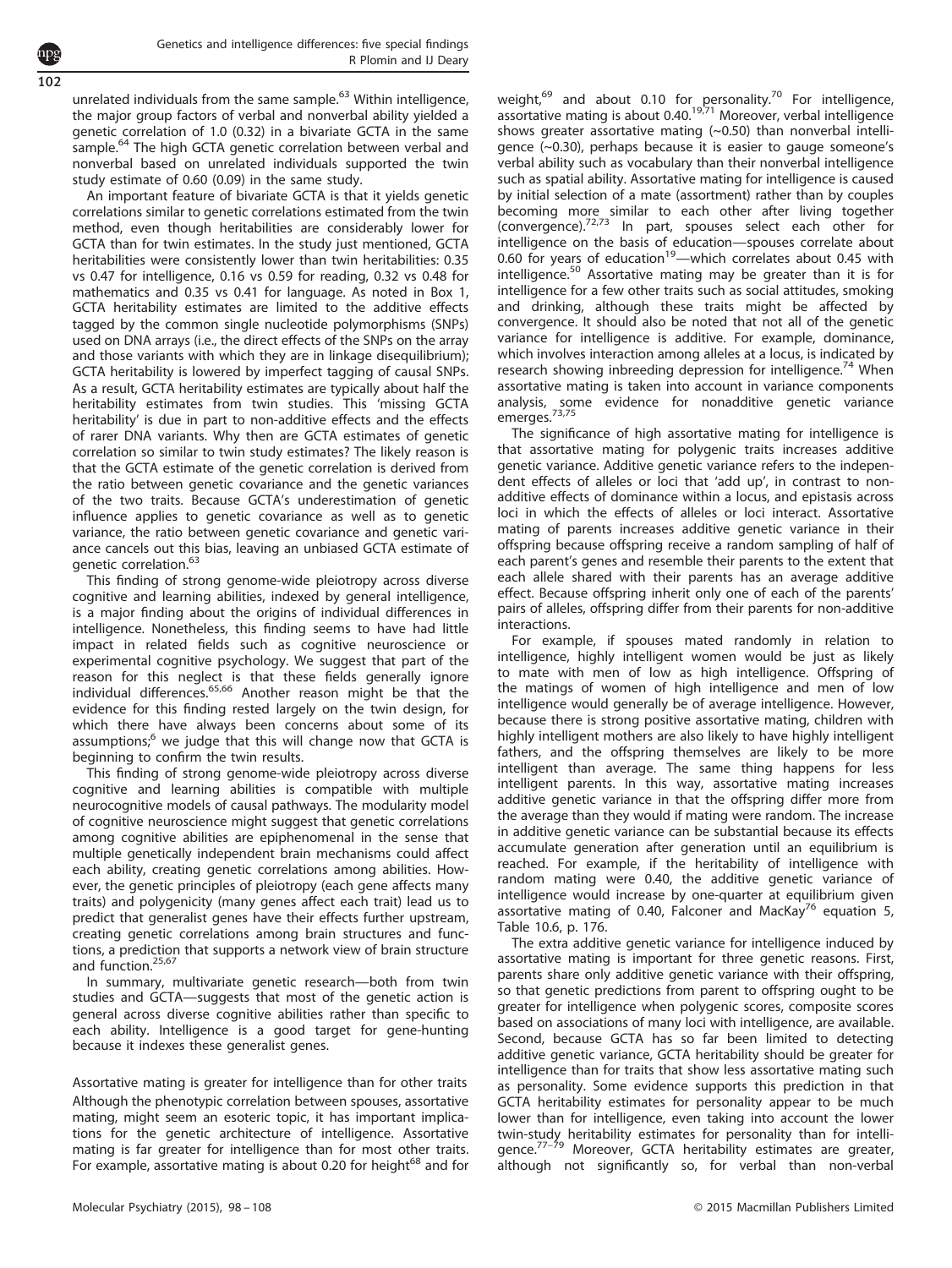intelligence, $41,80$  $41,80$  which is consistent with the greater assortative mating for verbal than non-verbal intelligence. Third, because both GWA and GCTA are limited to detecting additive genetic variance, the GCTA estimate of substantial additive genetic influence on intelligence makes intelligence a good target for GWA studies.

Two additional points about assortative mating for intelligence warrant mention. First, unlike inbreeding, which reduces heterozygosity across the genome, assortative mating is trait specific—it increases additive genetic variance (changing genotypic frequencies but not allelic frequencies) only for genes associated with the trait for which mates assort and its genetically correlated traits. Second, assortative mating induces a genetic correlation between mates for a particular trait to the extent that the trait is heritable, regardless of whether assortative mating is driven by genetic assortment or by environmental factors such as propinquity. A recent study using genome-wide genotypes showed that spouses are more genetically similar than two individuals chosen at<br>random.<sup>81</sup> This DNA estimate of genetic similarity between spouses is substantially less than assortative mating for education levels, suggesting that assortative mating may be driven by 'social sorting processes in the marriage market'.<sup>[81](#page-9-0)</sup>

## Thinking positively: the genetics of high intelligence

Unlike psychiatric and other disorders, intelligence is normally distributed with a positive end of high performance as well as a problematic end of intellectual disability. High intelligence is responsible for exceptional performance in many societally valued outcomes, as documented in long-term longitudinal studies.<sup>[82](#page-9-0)</sup> Although many other traits, such as those related to athletic performance, are also normally distributed, the importance of high intelligence makes it especially interesting. Genetic exploration of the positive tail of normally distributed traits is important conceptually because it moves away from the notion that we are all the same genetically except for rogue mutations that cause disorders, diseases and disabilities.

Quantitative genetic research on intelligence indicates that the genetic causes of high intelligence are quantitatively, not qualitatively, different from the rest of the distribution. A recent study of 11 000 twin pairs found that the top 15% of the intelligence distribution was just as heritable (0.50) as the rest of the distribution  $(0.55)$ .<sup>[83](#page-9-0)</sup> Most recently, in a study of 370 000 sibling pairs and 9000 twin pairs in Sweden from 3 million 18-yearold males whose intelligence was assessed as part of compulsory military service, not only was high intelligence (top 4%) just as familial and heritable as the rest of the distribution, a method called DF extremes analysis suggested that the same genetic factors are at work.<sup>[84](#page-9-0)</sup> DF extremes analysis focuses on the genetic causes of the average difference between an extreme group, however defined, and quantitative trait scores for the population, comparing the differential regression to the population mean for the co-twins of identical and fraternal twin probands.<sup>[85](#page-9-0)</sup> To the extent that genetics is found to account for this average difference (called 'group' heritability), it implies that there is a high genetic correlation between the extreme group and the quantitative trait.<sup>[60](#page-9-0)</sup> In the Swedish study, DF extremes analysis showed that genetics explained about half of the mean difference between the high-intelligence group and the rest of the distribution, which was similar to the traditional heritability of individual differences and implies strong genetic links between high intelligence and normal variation in intelligence.

It is possible that scores more extreme than the top 4% of the intelligence distribution are aetiologically different from the normal distribution, which has been called the Genetic Disconti-nuity Hypothesis.<sup>[86](#page-9-0)</sup> The most persuasive argument for genetic discontinuity for extremely high intelligence was made by David Lykken who noted that a key problem of genius is 'its mysterious



irrepressibility and its ability to arise from the most unpromising of lineages and to flourish even in the meanest of circumstances' (Lykken $^{87}$  $^{87}$  $^{87}$  p. 29). Lykken $^{87,88}$  proposed that genius emerges from unique combinations of genes; he referred to these higher-order nonadditive (epistatic) interactions as emergenic. The emergenesis hypothesis does not necessarily predict that different genes affect high intelligence, but it does predict that genetic effects are nonadditive for high intelligence. The hallmark of an epistatic trait is one for which identical twins are more than twice as similar as fraternal twins. However, in the two twin studies described above, high intelligence did not show this pattern of twin results and model-fitting analyses found that all genetic influence was additive for high intelligence as well as for the entire distribution of intelligence. Although these results do not support the Discontinuity Hypothesis, the studies were limited to the top 15% and top 4% of the intelligence distribution, which is far short of the extremes of genius, which Galton<sup>[89](#page-9-0)</sup> benchmarked as the top 0.1%.

The aetiology of high intelligence is also interesting in comparison to intellectual disability. Similar to high intelligence, most intellectual disability is the low end of the normal distribution of intelligence. This has been shown most recently in the Swedish conscript sample mentioned above, with results replicated in a similarly large conscript sample in Israel.<sup>[90](#page-9-0)</sup> However, extremely severe intellectual disability appears to be aetiologically distinct, as proposed by Lionel Penrose<sup>[91](#page-9-0)</sup> in 1938 and confirmed in the Swedish and Israeli studies. One critical piece of evidence is that siblings of persons with severe intellectual disability have an average intelligence quotient (IQ) near 100 whereas siblings of persons with mild intellectual disability have an average IQ of about 85, about one standard deviation below the population mean. The absence of genetic links between severe intellectual disability and normal variation in intelligence fits with current molecular genetic research that finds noninherited de novo mutations associated with severe intellectual disability.<sup>[92](#page-9-0)</sup>

An hypothesis to integrate these genetic results for the low and high ends of intelligence is this: Normal development of intelligence can be disrupted by any of many mutations including non-inherited de novo mutations as well as prenatal and postnatal trauma, but high intelligence requires that everything works right, including most of the positive alleles and few of the negative alleles associated with intelligence. This hypothesis is the rationale for a recent genome-wide case–control association study for cases with extremely high intelligence  $(IQ>150).^{84}$  $(IQ>150).^{84}$  $(IQ>150).^{84}$  However, one study<sup>[93](#page-9-0)</sup> has found no association between rare SNPs and intelligence in the normal range of intelligence. In addition, several studies have found no association between copy-number variants, which are typically rare variants, and intelligence in the normal range, although such studies may have been underpowered both in terms of sample and difficulties in assessing copy-number variants.<sup>[94](#page-9-0)</sup>

Although the normal phenotypic distribution of intelligence makes it an obvious target for investigating the high as well as low extremes, the larger significance of positive genetics for psychiatric genetics is that polygenic scores created from GWA studies of psychiatric disorders will be normally distributed, which means that there is a positive end with just as many people as the negative end. This implies that at the level of DNA variation there are no common disorders, only normally distributed quantitative traits.<sup>[95](#page-9-0)</sup> It also raises the question of who these people are at the positive end of the polygenic distribution of 'risk' for psychological and other traits. Are they merely individuals at low risk for problems or do they have special powers? Thinking positively begins by thinking quantitatively—about 'dimensions' rather than 'disorders' and about genetic 'variability' rather than genetic 'risk'.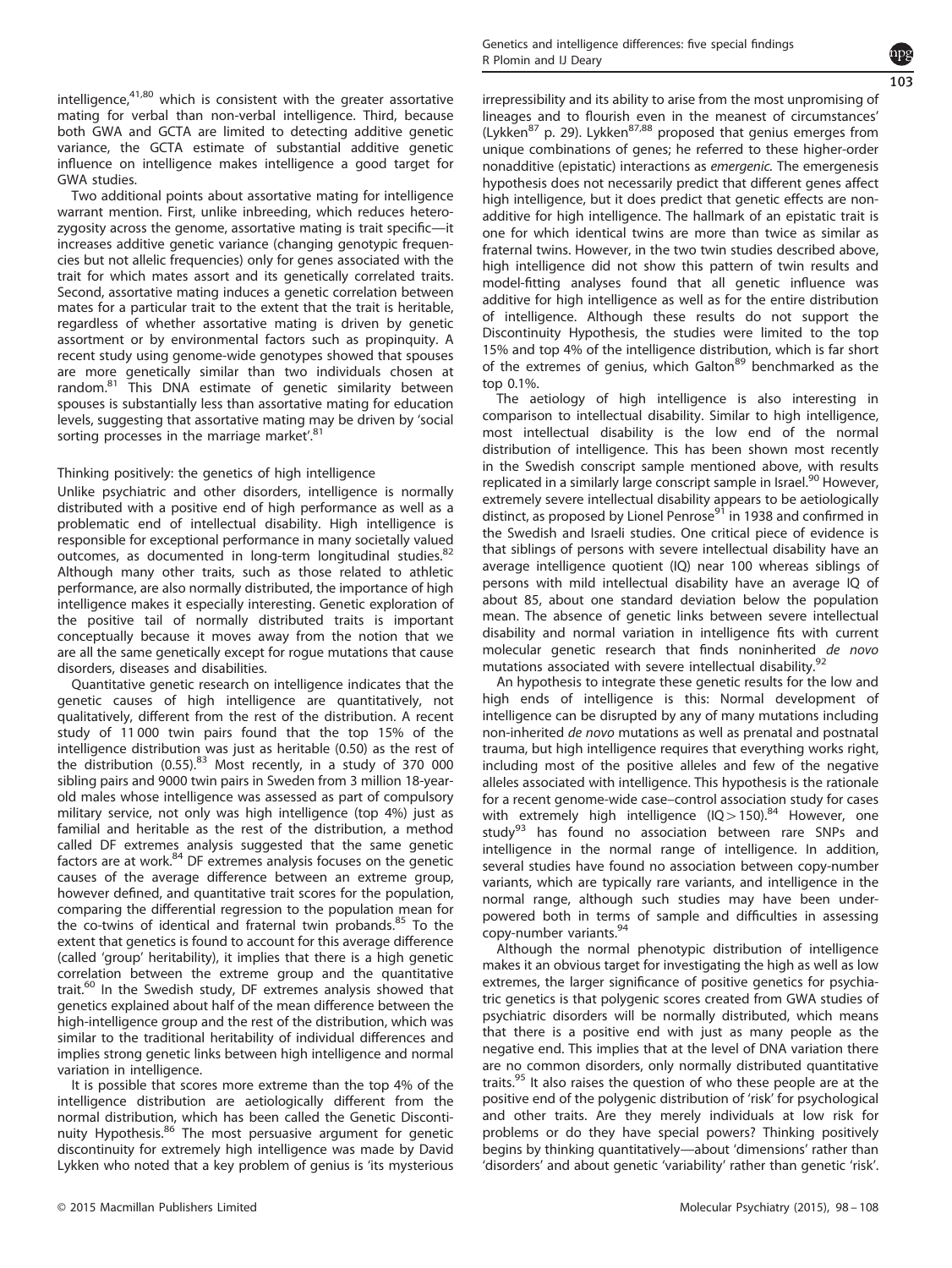104

Intelligence brings (some) genetics to 'social' epidemiology It has long been known that intelligence, education and class are correlated. The causes of these associations and their relative contribution to social mobility is much disputed.<sup>[96](#page-9-0)</sup> Education and social class are also well-established associates of health inequal-ities, including all-cause mortality.<sup>[30](#page-8-0)</sup> However, intelligence is a new player in health; its associations with many health and illness outcomes and all-cause and several specific causes of mortality

have been discovered in the last decade or so.<sup>97</sup> We shall explain in this section that, akin to, but broader than cognitive and learning abilities, intelligence shares genetic causes with education and social class, which are touchstone 'environmental' variables of diverse social scientists. Major human phenomena studied by these social scientists are social mobility and health inequalities, which are unarguably important. They are studied by sociologists, epidemiologists and economists. Finding out why some people more than others make positive progress in their social position through the life course, and why some people are more prone to illnesses and early death have drafted in the two favourite 'environmental' social science variables of education and social class. Education and parental social class are predictors of people's social position in adulthood.<sup>[98,99](#page-9-0)</sup> Both, and the person's own adult social class, are associated with health, illness and mortality: less educated people and those in less professional<br>jobs tend to die earlier.<sup>100–[103](#page-9-0)</sup> However, there is a third variable in social mobility research, and a third variable in health inequalities research: intelligence.<sup>[104](#page-10-0)</sup> Both education and social class are substantially correlated with intelligence.<sup>[29](#page-8-0),[61,](#page-9-0)[105](#page-10-0)</sup>

Education and social class (which is indexed by occupation, or income, or by the relative deprivation-affluence of where a person lives) are often assumed to be indicators of a person's environ-mental influences,<sup>[106](#page-10-0)</sup> but they are correlated with intelligence, which has a high heritability. Indeed, epidemiologists even use height—shorter stature is associated with earlier mortality—as an indicator of childhood social-environmental influences, though it has high heritability. For example, a recent social epidemiology article described height 'as a marker of early life insults'.<sup>[107](#page-10-0)</sup> Here, we emphasise that it is an empirical question rather than something that can be assumed  $a$  priori as to whether the three key variables in social mobility and health inequalities research—education, social class and intelligence—correlate because of shared genetic and/or environmental causes.

Twin and family studies have shown that educational attainment and social class are somewhat heritable. For example, the pedigree-based estimates of heritability (here as percentages of phenotypic variance explained) in the Generation Scotland familybased study of over 20 000 people were 54% (s.e.  $= 2\%$ ) for general intelligence, 41% (2%) for education and 71% (1%) for social deprivation using the Scottish Index of Multiple Deprivation.<sup>[108](#page-10-0)</sup> The genetic correlation was 0.65 (s.e. =  $0.02$ ) between intelligence and education, 0.40 (0.02) between intelligence and deprivation and 0.48 (0.02) between education and deprivation. An earlier report on a smaller sample  $(N>6000)$  of the same study found genetic correlations between intelligence and being physically active outside work (0.25), fruit and vegetable intake (0.23), ever smoking (0.45), smoke exposure (0.53) and income (0.45), with high bivariate heritabilities for all of these.<sup>[109](#page-10-0)</sup> Another study identified over 2500 pairs of school-age twins from population samples totalling over 300 000 in England and the Netherlands and found moderate to large genetic correlations and bivariate heritability between intelligence and national examina-tion results in language, mathematics and science.<sup>[61](#page-9-0)</sup> Analyses of older Danish twins found evidence for genetic correlation between cognitive ability and education and health.<sup>[110,111](#page-10-0)</sup>

GCTA studies have recently explored the heritability and genetic correlations of intelligence, education and social class. A combined analysis of Swedish and Australian unrelated subjects

 $(N \sim 11 500)$  used GCTA to provide an estimate of 22% (s.e. = 4%) for the heritability of years in education and 25% (8%) for attending college.<sup>[16](#page-8-0)</sup> In the Twins Early Development Study for 3000 unrelated children, GCTA-based estimates of heritability were 21% (12%) for parental social class and 28% (17%) for children's IQ at age 7 and 32% (14%) at age 12. The GCTAestimated genetic correlation between parental social class and IQ was 1.00 (s.e. = 0.47) at age 7 and 0.66 (0.31) at age 12.<sup>[56](#page-9-0)</sup> GCTAbased estimates of heritability on over 6500 unrelated people with genome-wide SNP data in the Generation Scotland study were 29% (5%) for general intelligence, 21% (5%) for education and 18% (5%) for social deprivation.[112](#page-10-0) The genetic correlations were 0.95 (0.13) for intelligence and education, 0.26 (0.16) for intelligence and deprivation, and 0.45 (0.18) for education and deprivation. Therefore, some of the variance in the social scientists' key environmental variables can be found in DNA variation, some of which is shared with the DNA variation that causes some of people's differences in intelligence. Another 'environmental' social science variable, height, shows a similar set of findings in the Generation Scotland study sample.<sup>[108](#page-10-0)</sup> The GCTAestimated heritability of height was 58% (5%), its phenotypic correlation with intelligence was 0.16, the GCTA-based genetic correlation was 0.28 (0.09), and the bivariate heritability was 71%. Bivariate GCTA-derived genetic correlations between intelligence and health variables will require large numbers which are rare, as yet. An analysis of data from the Swedish Twin Registry ( $N = 5650$ unrelated individuals) found GCTA-derived genetic correlations of 0.13 (s.e.  $= 0.23$ ) and 0.33 (s.e.  $= 0.33$ ) between self-rated health and, respectively, years in education and attending college<sup>16</sup>).

The genetics of intelligence has a special place, therefore, in the heretofore-named 'social' epidemiology. Indeed, these new findings from twin/family-based and GCTA-based studies give a corrective to the suggestion that 'cognitive epidemiology' be renamed 'social epidemiology'. Singh-Manoux's [113](#page-10-0) suggestion was partly made because epidemiologists preferred to use cognitive epidemiology for those studies in which cognition was the outcome, and so there was an objection to Deary and Batty's  $(2007)^{104}$  $(2007)^{104}$  $(2007)^{104}$  definition, that is, 'the use of cognitive ability test scores as risk factors for human health and disease outcomes, including mortality'. Relevant to the genetic associations discussed in this section was Singh-Manoux's further discussion,

'Given the association between intelligence and education, extensively discussed by Deary and Johnson,<sup>[106](#page-10-0)</sup> this definition of cognitive epidemiology puts it squarely in the domain of social epidemiology, a discipline concerned with the social distribution of determinants of health. Location in this broader church, rather than the micro-discipline of cognitive epidemiology, will avoid a narrow focus on intelligence that ignores its associations with markers of social position such as education, income and occupation.'

One might say in reply that this conceptualisation ignores possible genetic contributions to social/cognitive epidemiology. To sum up: there are genetic causes of some of the educational and social class differences in the populations studied, and these overlap with the genetic causes of intelligence differences. Intelligence genetics is special here, because it offers the possibility of finding some of the connections between social and medical outcomes, perhaps via genetic contributions to system integrity, allostatic load and the adoption of health-promoting/reducing behaviours.<sup>[114](#page-10-0)</sup>

# FIVE SPECIAL FINDINGS AND POLYGENIC SCORES

These five special findings about the genetics of intelligence differences have emerged from traditional quantitative genetic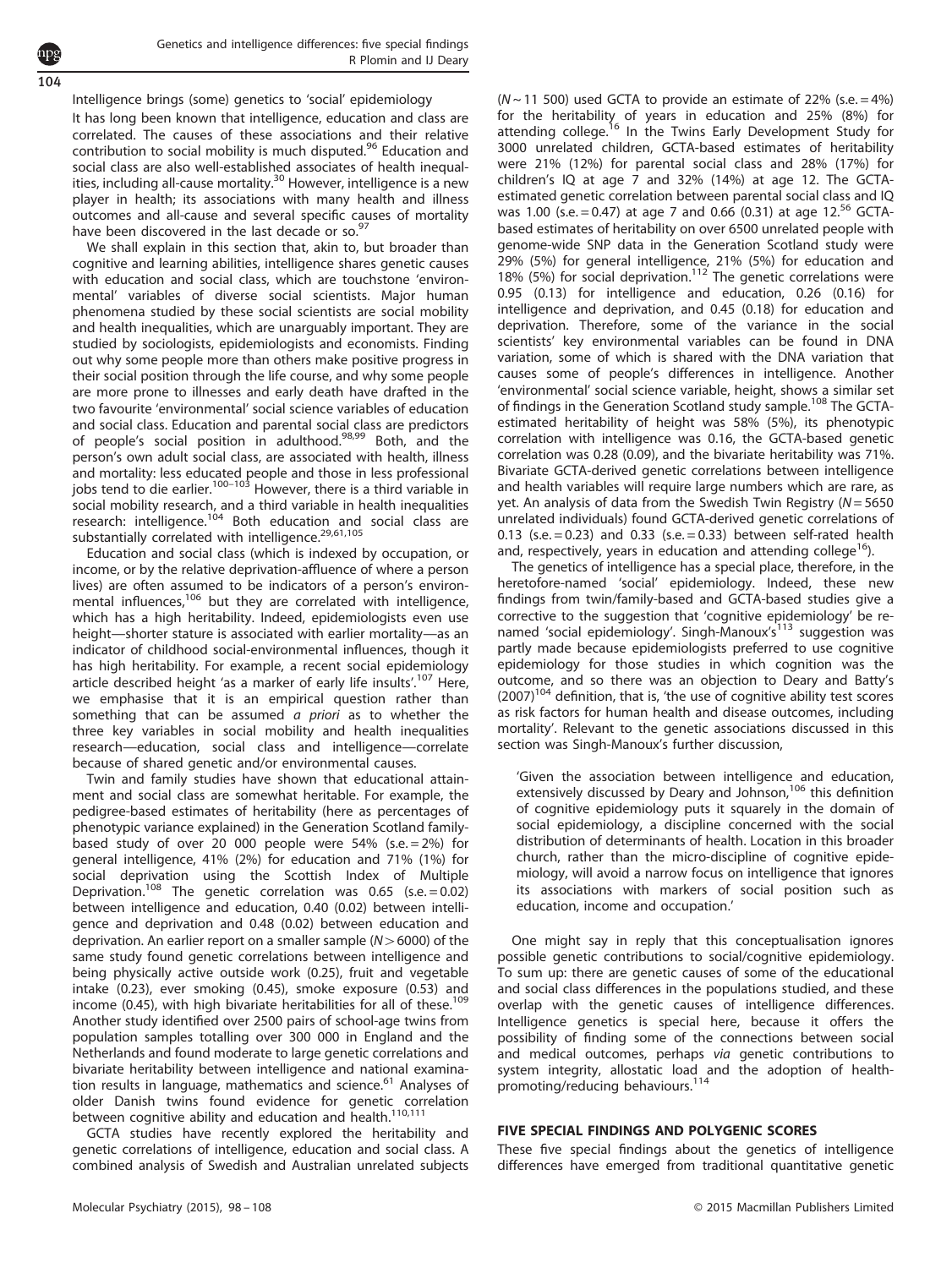## Box 2 Polygenic Scores

There are at least a dozen labels to denote such polygenic scores, most of which involve the word 'risk', such as polygenic risk scores, but we prefer the term polygenic score because it makes more sense for quantitative traits like intelligence with positive as well as negative poles.<sup>[115](#page-10-0)</sup> A polygenic score is created by adding genotypic values across loci. For example, for one locus (A) with two alleles (A1 and A2), with the A2 allele associated with higher intelligence scores, additive genotypic values can be assigned for locus A so that A1A1 individuals = 0, A1A2 individuals = 1 and A2A2 individuals = 2. For each individual, these 0, 1 and 2 additive genotypic values for locus A can be added to those for locus B to create a polygenic score that varies from 0 to 4, and so on for dozens, hundreds or thousands of loci. A refinement is to weight each loci by the strength of its association with intelligence. For example, 100 associations that each account for 0.1% of the variance of intelligence on average could together account for 10% of the variance. Their effects should add up because DNA variants are uncorrelated unless they are very close together on a chromosome. Any loci could be aggregated to create a polygenic score, such as candidate genes thought to be associated with a trait. However, the most productive use of polygenic scores is to aggregate genotypic scores for DNA variants (usually SNPs) known to be associated with a trait. For example, much research on body weight has used a polygenic score based on 32 SNPs that have shown replicated associations with body mass index, even though this polygenic score only accounts for 2% of the heritability of body mass index.<sup>[116](#page-10-0)</sup>

A more recent variant of polygenic scores goes beyond aggregating a few dozen individual SNPs associated with a trait to include thousands of SNPs from GWA studies in a *genome-wide polygenic score* (GPS) that includes thousands of SNPs or even all SNPs on a DNA<br>array weighted by the strength of their association.<sup>[115](#page-10-0),[117](#page-10-0)</sup> The idea is that a GPS wil the GPS will certainly include false-positive associations. Although GPS can theoretically account for all the heritability shown in GCTA,[118](#page-10-0) GWA studies of intelligence and other traits have resulted in GPS that fall far short of GCTA estimates of heritability. For intelligence in childhood, a GPS derived from a discovery sample of more than 12 000 children accounted for about 2% of the variance in independent samples of more than 5000.<sup>[14](#page-8-0)</sup> For intelligence in adulthood, about 1% of the variance was explained by a GPS derived from an adult sample of 3200 individuals and tested in an independent sample of 670 individuals,<sup>[80](#page-9-0)</sup> even though GCTA estimates of heritability are about 30%. Using years of education rather than intelligence per se, the meta-analysis mentioned earlier with 125 000 individuals in a discovery sample yielded a GPS that accounted for 2 and 3% in two independent samples.<sup>[16](#page-8-0)</sup> More variance in intelligence is likely to be explained with GPS derived from larger samples, whole-genome sequencing and more novel strategies such as using networks of functionally linked genes.<sup>[119](#page-10-0)</sup>

Having a GPS for intelligence that reliably accounts for even as little as a few percent of the variance will enhance research on intelligence. It will enable DNA analyses at the level of individuals rather than families which can address the major questions of quantitative genetic research such as developmental, multivariate and GE interplay issues mentioned earlier. Polygenic scores can be used in the same way that candidate genes have been used. A neuroscientist might not find a polygenic score useful for investigating molecular pathways between genes and behaviour through the brain, except perhaps to emphasise the need for a network approach governed by pleiotropy (each gene affects many traits) and polygenicity (each trait is affected by many genes). A GPS for intelligence would be like the other GPS (global positioning system) making it possible to triangulate on the genetics of intelligence from all domains of the life sciences, for example, integrating research on the genetics of intelligence from the genome, epigenome,<br>transcriptome, proteome and metabalome to the brain and behaviour without the need to assess intel

research, primarily twin studies, and they are beginning to be replicated using GCTA. However, nothing would advance the field more than moving beyond GCTA to G, C, T, and A—that is, identifying specific DNA variants that contribute to the high heritability of intelligence. As is the case for all complex traits and common disorders in the life sciences, we now know that this will be a difficult task. As discussed earlier, GWA studies have shown that there are no large effect sizes in the population, which implies that the heritability of intelligence is caused by thousands of DNA variants, many of these effects are likely to be infinitesimal or even idiosyncratic. Nonetheless, GCTA has shown that additive effects of common SNPs can theoretically account for at least half of the heritability of intelligence, which means that a brute force approach using ever larger samples will identify some of these genes. In addition, whole-genome sequencing will identify DNA variants of any kind anywhere in the genome, not just common SNPs.

Associations of small effect size between DNA variants and intelligence can be summed across multiple loci to create a polygenic score, which is analogous to aggregating items to create a scale. Polygenic scores can aggregate a few candidate SNPs or thousands of SNPs across the genome, called genomewide polygenic scores (GPS), as described in Box 2.

Anticipating that GPS will be available for research on intelligence, we close by revisiting the five special findings about genetics and intelligence, drawing hypotheses that can tested using a GPS for intelligence, an exercise that we hope will help to make the five special findings more concrete.

Heritability of intelligence increases dramatically from infancy through adulthood despite genetic stability

GPS hypotheses follow directly from the finding that the heritability of intelligence increases throughout the life course despite strong genetic stability from age to age: Variance explained by a GPS should increase with age, and a GPS discovered at one age, adulthood for example, is expected to predict intelligence at other ages such as childhood.

## Intelligence indexes general genetic effects across diverse cognitive and learning abilities

A GPS hypothesis follows directly from finding strong genomewide pleiotropy across diverse cognitive abilities: A GPS that is discovered for any cognitive or learning ability should also predict any other ability. Also, a GPS for intelligence should predict better than a GPS for any other trait. It has been suggested that a pleiotropic GPS that explictly targets the substantial covariance among diverse cognitive and learning abilities will be even better than a GPS based on a single composite measure of intelligence. $^{115}$  $^{115}$  $^{115}$ 

Assortative mating is greater for intelligence than for any other trait

GPS support for the previous two hypotheses seems likely because preliminary GCTA results discussed above already provide some support for these hypotheses. In the case of assortative mating, GPS could provide a novel test of the extent to which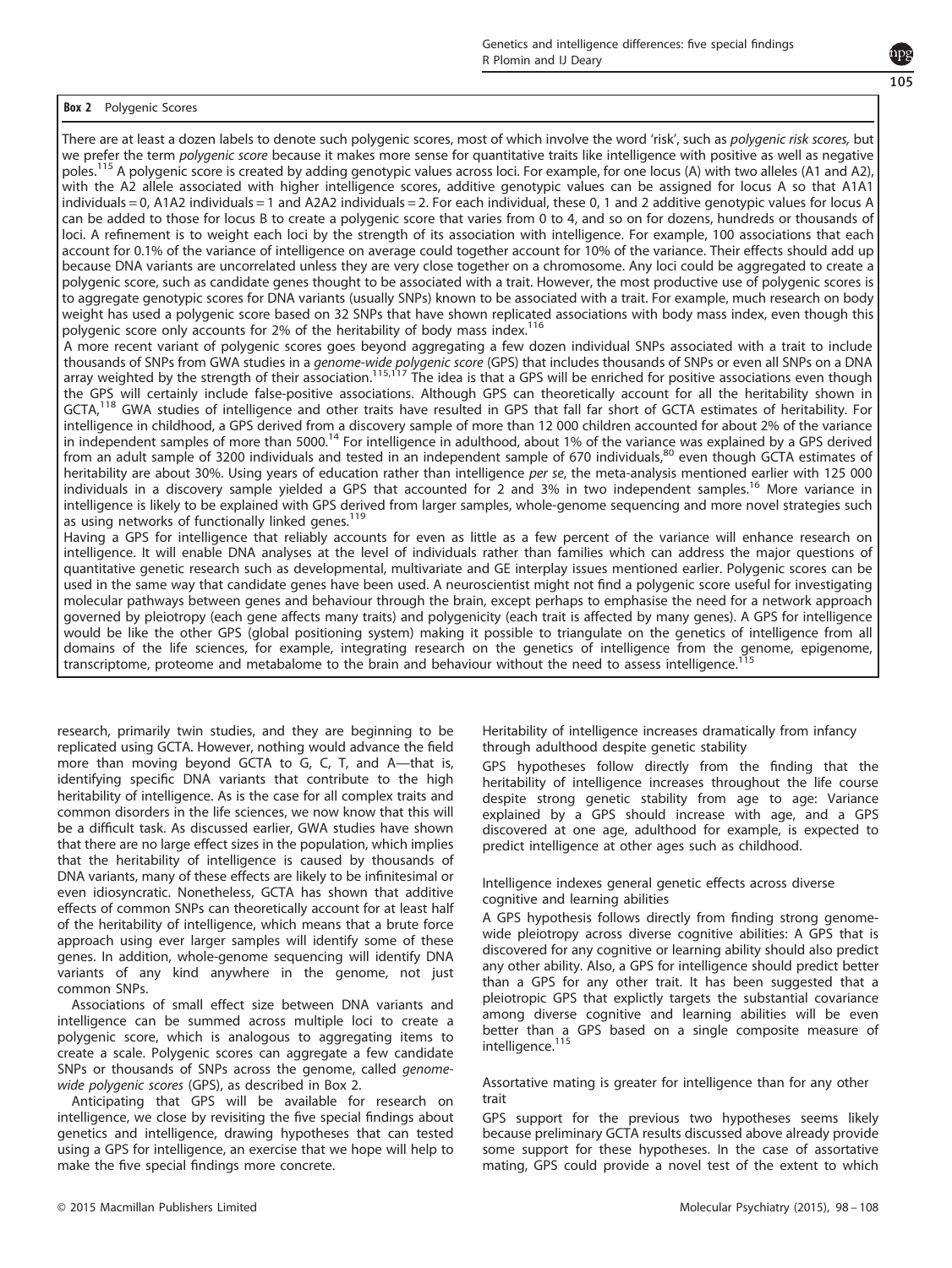106

assortative mating for intelligence is mediated genetically by correlating GPS between spouses. Another question that emerges from previous genetic research is whether GPS assortative mating is greater for verbal than for nonverbal ability.

Thinking positively: the genetics of high intelligence

Finding that the same genes affect high intelligence to the same extent as the rest of the normal distribution leads to the hypothesis that a GPS for intelligence from unselected samples can also be used to predict high intelligence.

#### Intelligence brings (some) genetics to 'social' epidemiology

Finding that, in twin and GCTA studies, the same genes influence intelligence and social epidemiologists' 'environmental' variables of education, social class, and height can enlighten research in health and social inequalities. It leads to the hypothesis that GPS scores for intelligence might contribute to health outcomes and mortality, and that these might account for some of the associations between education and class and mortality.

## CONFLICT OF INTEREST

The authors declare no conflict of interest.

## ACKNOWLEDGMENTS

RP is supported by a programme grant [G0901245] and a research professorship [G19/2] from the Medical Research Council and also a European Research Council Advanced Investigator Award [295366]. Ian Deary's work was undertaken in The University of Edinburgh Centre for Cognitive Ageing and Cognitive Epidemiology, part of the cross council Lifelong Health and Wellbeing Initiative [MR/K026992/1]. Funding from the Biotechnology and Biological Sciences Research Council (BBSRC) and Medical Research Council (MRC) is gratefully acknowledged.

## **REFERENCES**

- 1 Burks B. The relative influence of nature and nurture upon mental development: A comparative study on foster parent-foster child resemblance. In: Whipple GM (ed). Whipple GMYearbook of the National Society for the Study of Education, Part 1. Public School Publishing Co: Bloomington, IL, 1928, 27, pp 219-316.
- 2 Freeman FN, Holzinger KJ, Mitchell B. The influence of environment on the intelligence, school achievement, and conduct of foster children. In: Whipple GM (ed). Yearbook of the National Society for the Study of Education, Part 1. Public School Publishing Co: Bloomington, IL, 1928, 27, pp 103–217.
- 3 Merriman C. The intellectual resemblance of twins. Psychological Monographs 1924; 33: 1–57.
- 4 Theis SVS. How foster children turn out. State Charities Aid Association: New York, 1924.
- 5 Deary IJ, Johnson W, Houlihan LM. Genetic foundations of human intelligence. Hum Genet 2009; 126: 215–232.
- 6 Plomin R, DeFries JC, Knopik VS, Neiderhiser JM. Behavioral genetics, 6th edn. Worth Publishers: New York, 2013.
- 7 Turkheimer E. Three laws of behavior genetics and what they mean. Curr Dir Psychol Sci 2000; 9: 160–164.
- 8 McGuffin P. The past, present and future of psychiatric genetics. In Bloch S, Green SA, Holmes J (eds) Psychiatry: Past, present, and prospect. Oxford University Press: Oxford, UK, 2014 pp 22–44.
- 9 Pinker S. The blank slate: The modern denial of human nature. Penguin: New York, 2002.
- 10 Haworth CMA, Plomin R. Genetics and education: Towards a genetically sensitive classroom. In Harris KR, Graham S, Urdan T (eds) The American Psychological Association Handbook of Educational Psychology. APA: Washington, DC, 2011, pp 529–559.
- 11 Check Hayden E. Ethics: Taboo genetics. Nature 2013; 502: 26–28.
- 12 Manolio TA, Collins FS, Cox NJ, Goldstein DB, Hindorff LA, Hunter DJet al. Finding the missing heritability of complex diseases. Nature 2009; 461: 747–753.
- 13 Fisher RA. The correlation between relatives on the supposition of Mendelian inheritance. Transactions of the Royal Society of Edinburgh 1918; 52: 399–433.
- 14 Benyamin B, Pourcain B, Davis OS, Davies G, Hansell NK, Brion MJ et al. Childhood intelligence is heritable, highly polygenic and associated with FNBP1L. Mol Psychiatry 2014; 19: 253–258.
- 15 Desrivieres S, Lourdusamy A, Tao C, Toro R, Jia T, Loth Eet al. Single nucleotide polymorphism in the neuroplastin locus associates with cortical thickness and intellectual ability in adolescents. Mol Psychiatry 11 February 2014. e-pub ahead of print.doi:[10.1038/mp.2013.197](http://dx.doi.org/10.1038/mp.2013.197).
- 16 Rietveld CA, Medland SE, Derringer J, Yang J, Esko T, Martin NW et al. GWAS of 126 559 individuals identifies genetic variants associated with educational attainment. Science 2013; 340: 1467–1471.
- 17 Spearman C. 'General intelligence', objectively determined and measured. Am J Psychol 1904; 15: 201–292.
- 18 Carroll JB. Human cognitive abilities. Cambridge University Press: New York, 1993.
- 19 Jensen AR. The q factor: The science of mental ability. Praeger: Westport, CT, 1998. 20 Johnson W, Bouchard TJ, Krueger RF, McGue M, Gottesman II. Just one g:
- Consistent results from three test batteries. Intelligence 2004; 32: 95–107. 21 Gottfredson LS. Mainstream science on intelligence: An editorial with 52 sig-
- natories, history and bibliography. Intelligence 1997; 24: 13–23.
- 22 Deary IJ. Intelligence. Curr Biol 2013; 23: R673–R676.
- 23 Carroll JB. Psychometrics, intelligence, and public policy. Intelligence 1997; 24: 25–52.
- 24 Deary I. Looking down on human intelligence: From psychometrics to the brain. Oxford University Press: Oxford, UK, 2000.
- 25 Deary IJ, Penke L, Johnson W. The neuroscience of human intelligence differences. Nat Rev Neurosci 2010; 11: 201–211.
- 26 Duncan J. How intelligence happens. Yale University Press: New Haven, CT, 2010.
- 27 Salthouse T. Major issues in cognitive aging. Oxford University Press: Oxford, UK, 2010.
- 28 Deary IJ, Whalley LJ, Lemmon H, Crawford JR, Starr JM. The stability of individual differences in mental ability from childhood to old age: Follow-up of the 1932 Scottish Mental Survey. Intelligence 2000: 28: 49-55.
- 29 Strenze T. Intelligence and socioeconomic success: A meta-analytic review of longitudinal research. Intelligence 2007; 35: 401–426.
- 30 Deary IJ, Weiss A, Batty GD. Intelligence and personality as predictors of illness and death: How researchers in differential psychology and chronic disease epidemiology are collaborating to understand and address health inequalities. Psychol Sci Publ Interest 2010; 11: 53–79.
- 31 Plomin R. Genetics, genes, genomics and g. Mol Psychiatry 2003; 8: 1–5.
- 32 Yang J, Benyamin B, McEvoy BP, Gordon S, Henders AK, Nyholt DR et al. Common SNPs explain a large proportion of the heritability for human height. Nat Genet 2010; 42: 565–569.
- 33 Yang JA, Lee SH, Goddard ME, Visscher PM. GCTA: A tool for genome-wide complex trait analysis. Am J Hum Genet 2011; 88: 76-82.
- 34 Yang J, Manolio TA, Pasquale LR, Boerwinkle E, Caporaso N, Cunningham JM et al. Genome partitioning of genetic variation for complex traits using common SNPs. Nat Genet 2011; 43: 519–525.
- 35 Yang J, Lee SH, Goddard ME, Visscher PM. Genome-wide complex trait analysis (GCTA): Methods, data analyses, and interpretations. Methods Mol Biol 2013; 1019: 215–236.
- 36 So HC, Li MX, Sham PC. Uncovering the total heritability explained by all true susceptibility variants in a genome-wide association study. Genet Epidemiol 2011; 35: 447–456.
- 37 Gray A, Stewart I, Tenesa A. Advanced complex trait analysis. Bioinformatics 2012; 28: 3134–3136.
- 38 Speed D, Hemani G, Johnson MR, Balding DJ. Improved heritability estimation from genome-wide SNPs. Am J Hum Genet 2012; 91: 1011–1021.
- 39 Zaitlen N, Kraft P. Heritability in the genome-wide association era. Hum Genet 2012; 131: 1655–1664.
- 40 Zhou X, Carbonetto P, Stephens M. Polygenic modeling with Bayesian sparse linear mixed models. PLoS Genet 2013; 9: e1003264.
- 41 Plomin R, Haworth CMA, Meaburn EL, Price T, Wellcome Trust Case Control Consortium 2, Davis OS. Common DNA markers can account for more than half of the genetic influence on cognitive abilities. Psychol Sci 2013; 24: 562–568.
- 42 Vinkhuyzen AA, Wray NR, Yang J, Goddard ME, Visscher PM. Estimation and partition of heritability in human populations using whole-genome analysis methods. Annu Rev Genet 2013; 47: 75–95.
- 43 Lee SH, Yang J, Goddard ME, Visscher PM, Wray NR. Estimation of pleiotropy between complex diseases using single-nucleotide polymorphism-derived genomic relationships and restricted maximum likelihood. Bioinformatics 2012; 28: 2540–2542.
- 44 Visscher PM, Hemani G, Vinkhuyzen AAE, Chen G-B, Lee SH, Wray NR et al. Statistical power to detect genetic (co)variance of complex traits using SNP data in unrelated samples. PLoS Genet 2014; 10: e1004269.
- 45 Zhou X, Stephens M. Efficient algorithms for multivariate linear mixed models in genome-wide association studies. Nat Methods 2014; 11: 407–409.

<span id="page-8-0"></span>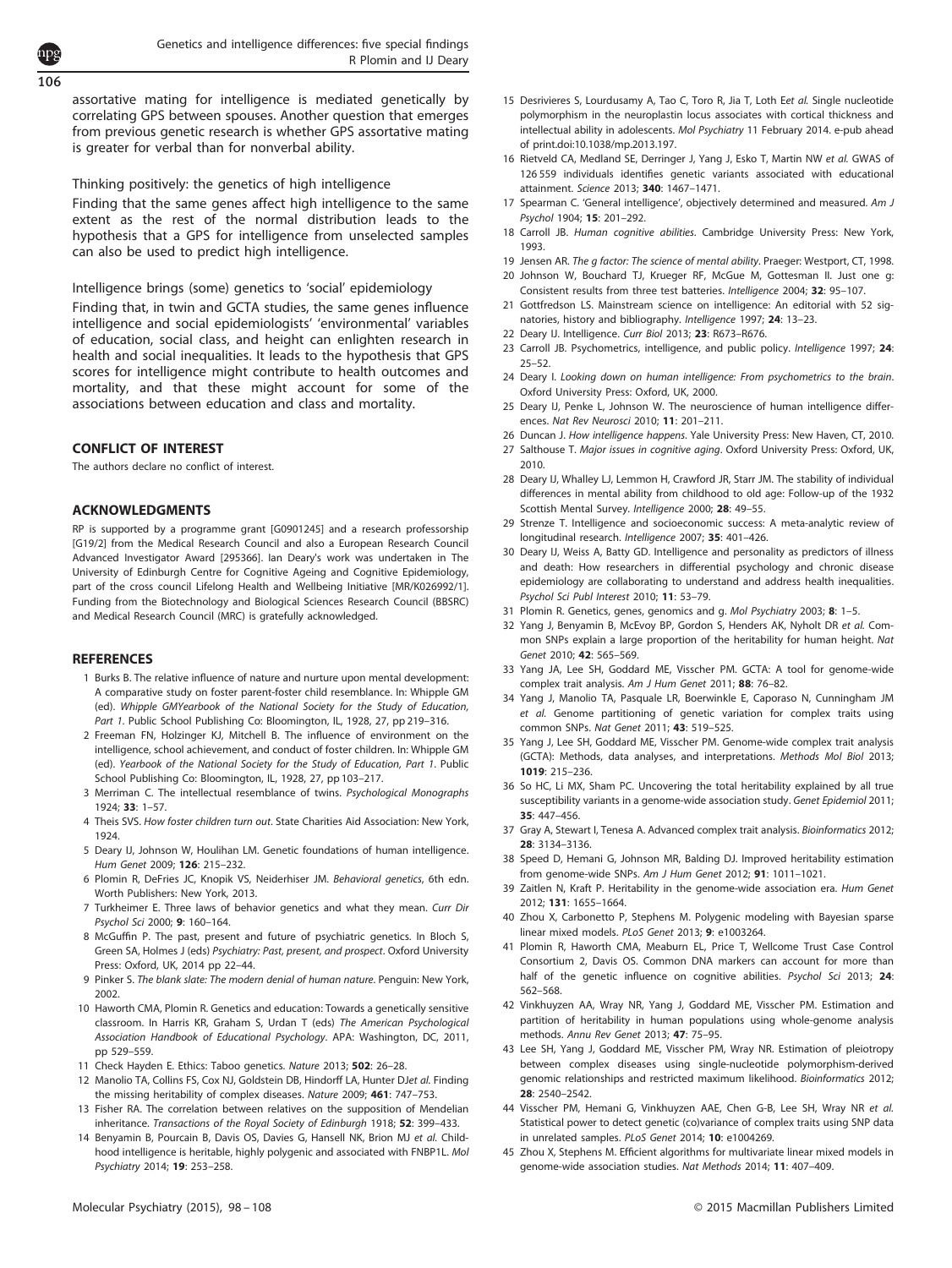

- <span id="page-9-0"></span>46 Deary IJ, Yang J, Davies G, Harris SE, Tenesa A, Liewald D et al. Genetic contributions to stability and change in intelligence from childhood to old age. Nature 2012; 482: 212–215.
- 47 Panizzon MS, Vuoksimaa E, Spoon KM, Jacobson KC, Lyons MJ, Franz CE et al. Genetic and environmental influences on general cognitive ability: Is g a valid latent construct? Intelligence 2014; 43: 65–76.
- 48 Lee T, Henry JD, Trollor JN, Sachdev PS. Genetic influences on cognitive functions in the elderly: A selective review of twin studies. Brain Res Brain Res Rev 2010; 64: 1–13.
- 49 Haworth CMA, Wright MJ, Luciano M, Martin NG, de Geus EJC, van Beijsterveldt CEM et al. The heritability of general cognitive ability increases linearly from childhood to young adulthood. Mol Psychiatry 2010; 15: 1112–1120.
- 50 Mackintosh N. IQ and human intelligence, 2nd edn. Oxford University Press: Oxford, UK, 2011.
- 51 Plomin R, Fulker DW, Corley R, DeFries JC. Nature, nurture and cognitive development from 1 to 16 years: A parent-offspring adoption study. Psychol Sci 1997; 8: 442–447.
- 52 Skodak M, Skeels HM. A final follow-up on one hundred adopted children. J Genet Psychol 1949; 75: 84–125.
- 53 Davis OSP, Haworth CMA, Plomin R. Dramatic increase in heritability of cognitive development from early to middle childhood: An 8-year longitudinal study of 8700 pairs of twins. Psychol Sci 2009; 20: 1301–1308.
- 54 Wilson RS. The Louisville Twin Study: Developmental synchronies in behavior. Child Dev 1983; 54: 298–316.
- 55 Trzaskowski M, Yang J, Visscher PM, Plomin R. DNA evidence for strong genetic stability and increasing heritability of intelligence from age 7 to 12. Mol Psychiatry 2014; 19: 380–384.
- 56 Trzaskowski M, Harlaar N, Arden R, Krapohl E, Rimfeld K, McMillan A et al. Genetic influence on family socioeconomic status and children's intelligence. Intelligence 2014; 42: 83–88.
- 57 Plomin R. Development, genetics, and psychology. Erlbaum: Hillsdale, NJ, 1986.
- 58 Briley DA, Tucker-Drob EM. Explaining the increasing heritability of cognitive ability across development: A meta-analysis of longitudinal twin and adoption studies. Psychol Sci 2013; 24: 1704–1713.
- 59 Plomin R. Genetics and experience: The interplay between nature and nurture. Sage Publications Inc.: Thousand Oaks, CA, 1994.
- 60 Plomin R, Kovas Y. Generalist genes and learning disabilities. Psychol Bull 2005; 131: 592–617.
- 61 Calvin CM, Deary IJ, Webbink D, Smith P, Fernandes C, Lee SH et al. Multivariate genetic analyses of cognition and academic achievement from two population samples of 174 000 and 166 000 school children. Behav Genet 2012; 42: 699–710.
- 62 Davis OSP, Haworth CMA, Plomin R. Learning abilities and disabilities: Generalist genes in early adolescence. Cogn Neuropsychiatry 2009; 14: 312–331.
- 63 Trzaskowski M, Davis OS, DeFries JC, Yang J, Visscher PM, Plomin R. DNA evidence for strong genome-wide pleiotropy of cognitive and learning abilities. Behav Genet 2013; 43: 267–273.
- 64 Trzaskowski M, Shakeshaft NG, Plomin R. Intelligence indexes generalist genes for cognitive abilities. Intelligence 2013; 41: 560–565.
- 65 Baddeley A. Working memory: Theories, models, and controversies. Annu Rev Psychol 2012; 63: 1–29.
- 66 Giedd JN, Rapoport JL. Structural MRI of pediatric brain development: What have we learned and where are we going? Neuron 2010; 67: 728–734.
- 67 Kovas Y, Plomin R. Generalist genes: Implications for the cognitive sciences. Trends Cogn Sci 2006; 10: 198–203.
- 68 Keller MC, Garver-Apgar CE, Wright MJ, Martin NG, Corley RP, Stallings MC et al. The genetic correlation between height and IQ: Shared genes or assortative mating? PLoS Genet 2013; 9: e1003451.
- 69 Whitaker KL, Jarvis MJ, Beeken RJ, Boniface D, Wardle J. Comparing maternal and paternal intergenerational transmission of obesity risk in a large populationbased sample. Am J Clin Nutr 2010; 91: 1560–1567.
- 70 Vandenberg SG. Assortative mating, or who marries whom? Behav Genet 1972; 2: 127–157.
- 71 Bouchard TJ Jr., McGue M. Familial studies of intelligence: A review. Science 1981; 212: 1055–1059.
- 72 Mascie-Taylor CGN. Spouse similarity for IQ and personality and convergence. Behav Genet 1989; 19: 223–227.
- 73 Vinkhuyzen AAE, van der Sluis S, Maes HHM, Posthuma D. Reconsidering the heritability of intelligence in adulthood: Taking assortative mating and cultural transmission into account. Behav Genet 2012; 42: 187–198.
- 74 Bashi J. Effects of inbreeding on cognitive performance. Nature 1977; 266: 440–442.
- 75 Chipuer HM, Rovine MJ, Plomin R. LISREL modeling: Genetic and environmental influences on IQ revisited. Intelligence 1990; 14: 11–29.
- 76 Falconer DS, MacKay TFC. Introduction to quantitative genetics, Vol 4. Longman: Harlow, UK, 1996.
- 77 Rietveld CA, Cesarini D, Benjamin DJ, Koellinger PD, De Neve JE, Tiemeier H et al. Molecular genetics and subjective well-being. Proc Natl Acad Sci USA 2013; 110: 9692–9697.
- 78 Trzaskowski M, Dale PS, Plomin R. No genetic influence for childhood behavior problems from DNA analysis. J Am Acad Child Adolesc Psychiatry 2013; 52: 1048–1056.
- 79 Vinkhuyzen AAE, Pedersen NL, Yang J, Lee SH, Magnusson PKE, Iacono WG et al. Common SNPs explain some of the variation in the personality dimensions of neuroticism and extraversion. Transl Psychiatry 2012; 2: e102.
- 80 Davies G, Tenesa A, Payton A, Yang J, Harris SE, Liewald D et al. Genome-wide association studies establish that human intelligence is highly heritable and polygenic. Mol Psychiatry 2011; 16: 996–1005.
- 81 Domingue BW, Fletcher J, Conley D, Boardman JD. Genetic and educational assortative mating among US adults. Proc Natl Acad Sci USA 2014; 111: 7996–8000.
- 82 Kell HJ, Lubinski D, Benbow CP. Who rises to the top? Early indicators. Psychol Sci 2013; 24: 648–659.
- 83 Haworth CMA, Wright MJ, Martin NW, Martin NG, Boomsma DI, Bartels M et al. A twin study of the genetics of high cognitive ability selected from 11 000 twin pairs in six studies from four countries. Behav Genet 2009; 39: 359–370.
- 84 Plomin R, Simpson MA, Cederlöf M, Lichtenstein P. The genetics of high cognitive abilities. ISIR: Melbourne, Australia, 2013 Available at [http://www.isironline.org/](http://www.isironline.org/wp-content/uploads/2014/05/program2013.pdf) [wp-content/uploads/2014/05/program2013.pdf](http://www.isironline.org/wp-content/uploads/2014/05/program2013.pdf); Accessed 19 May 2014.
- 85 DeFries JC, Fulker DW. Multiple regression analysis of twin data: Etiology of deviant scores versus individual differences. Acta Genet Med Gemellol 1988; 37: 205–216.
- 86 Petrill SA, Kovas Y, Hart SA, Thompson LA, Plomin R. The genetic and environmental etiology of high math performance in 10-year-old twins. Behav Genet 2009; 39: 371–379.
- 87 Lykken DT. The genetics of genius. In Steptoe A (ed) Genius and the mind: Studies of creativity and temperament in the historical record. Oxford University Press: New York, 1998 pp 15–37.
- 88 Lykken DT. The mechanism of emergenesis. Genes Brain Behav 2006; 5: 306–310.
- 89 Galton F. Heredity genius: An enquiry into its laws and consequences. World: Cleveland, OH, 1869.
- 90 Plomin R, Cederlöf M, Lichtenstein P. Low IQ and mild mental retardation are heritable but severe mental retardation is not: A genetic analysis of 740 000 siblings and 18 000 twins. ISIR: Melbourne, Australia, 2013 Available at [http://www.isir](http://www.isironline.org/wp-content/uploads/2014/05/program2013.pdf) [online.org/wp-content/uploads/2014/05/program2013.pdf](http://www.isironline.org/wp-content/uploads/2014/05/program2013.pdf); Accessed 19 May 2014.
- 91 Penrose LS. A clinical and genetic study of 1280 cases of mental defect. HM Stationery Office: London, UK, 1938.
- 92 Ellison JW, Rosenfeld JA, Shaffer LG. Genetic basis of intellectual disability. Annu Rev Med 2013; 64: 441–450.
- 93 Marioni RE, Penke L, Davies G, Huffman JE, Hayward C, Deary IJ. The total burden of rare, non-synonymous exome genetic variants is not associated with childhood or late-life cognitive ability. Proc R Soc Lond B Biol Sci 2014; 281: 20140117.
- 94 Kirkpatrick RM, McGue M, Iacono WG, Miller MB, Basu S, Pankratz N. Lowfrequency copy-number variants and general cognitive ability: No evidence of association. Intelligence 2014: 42: 98-106.
- 95 Plomin R, Haworth CMA, Davis OSP. Common disorders are quantitative traits. Nat Rev Genet 2009; 10: 872–878.
- 96 Deary IJ, Taylor MD, Hart CL, Wilson V, Smith GD, Blane D et al. Intergenerational social mobility and mid-life status attainment: Influences of childhood intelligence, childhood social factors, and education. Intelligence 2005; 33: 455–472.
- 97 Calvin CM, Deary IJ, Fenton C, Roberts BA, Der G, Leckenby N et al. Intelligence in youth and all-cause-mortality: Systematic review with meta-analysis. Int J Epidemiol 2011; 40: 626–644.
- 98 Erikson R, Goldthorpe JH. Has social mobility in Britain decreased? Reconciling divergent findings on income and class mobility. Br J Sociol 2010; 61: 211–230.
- 99 Saunders P. Social mobility myths. Civitas: London, UK, 2010.
- 100 Chandola T, Clarke P, Morris JN, Blane D. Pathways between education and health: A causal modelling approach. J R Stat Soc Ser A Stat Soc 2006; 169: 337–359.
- 101 Davey Smith G, Hart C, Hole D, MacKinnon P, Gillis C, Watt G et al. Education and occupational social class: Which is the more important indicator of mortality risk? J Epidemiol Community Health 1998; 52: 153–160.
- 102 Galobardes B, Lynch JW, Smith GD. Is the association between childhood socioeconomic circumstances and cause-specific mortality established? Update of a systematic review. J Epidemiol Community Health 2008; 62: 387–390.
- 103 Lawlor DA, Sterne JAC, Tynelius P, Davey Smith G, Rasmussen F. Association of childhood socioeconomic position with cause-specific mortality in a prospective record linkage study of 1 839 384 individuals. Am J Epidemiol 2006; 164: 907–915.